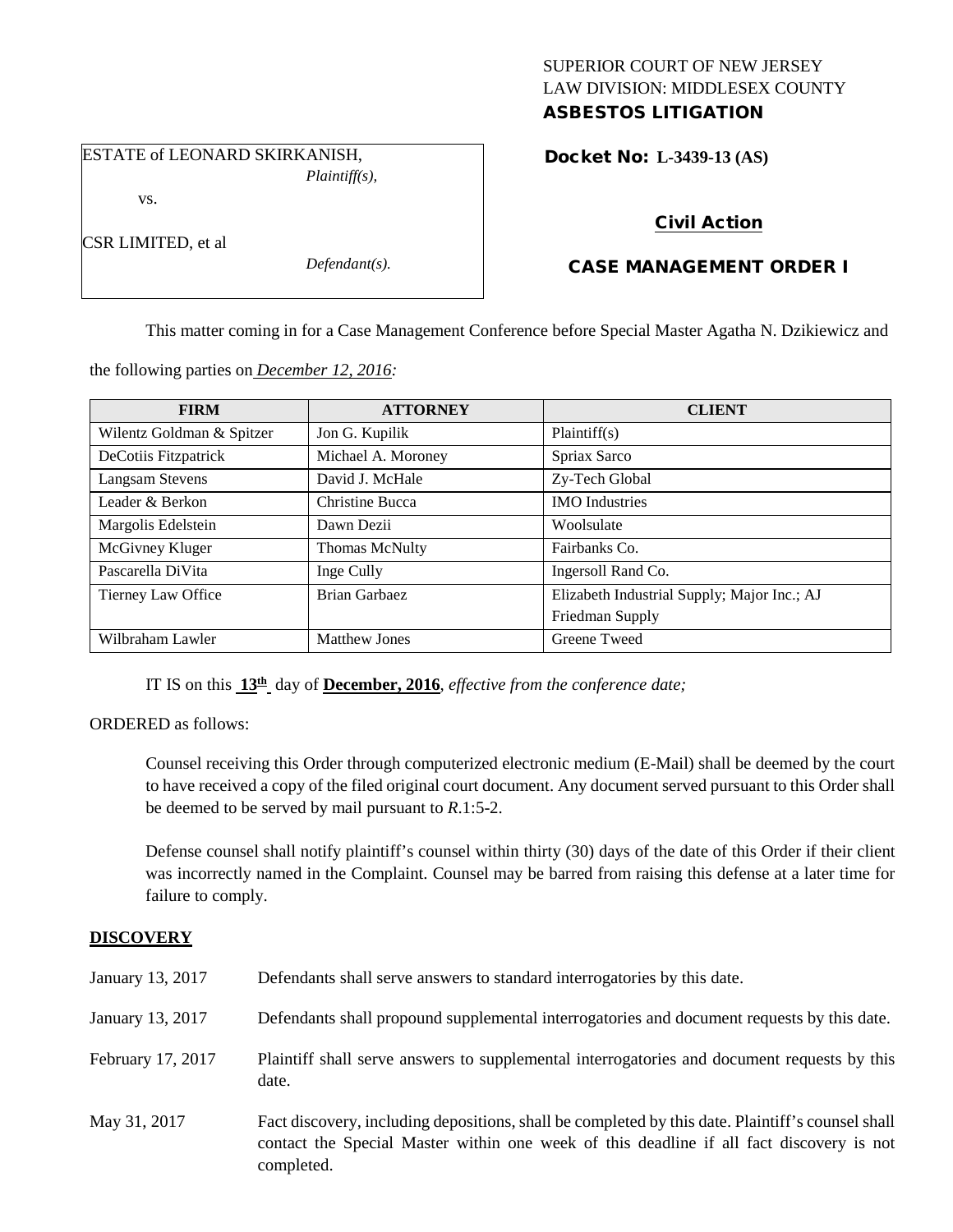### May 31, 2017 Depositions of corporate representatives shall be completed by this date.

## **EARLY SETTLEMENT**

December 30, 2016 Settlement demands shall be served on all counsel and the Special Master by this date.

February 7, 2017 @ 9:30am Early settlement conference. All defense counsel shall appear with authority to negotiate settlement and have a representative authorized to negotiate settlement available by phone. Any request to be excused from the settlement conference shall be made to the Special Master no later than 4:00pm of the day prior to the conference.

#### **SUMMARY JUDGMENT MOTION PRACTICE**

| June 9, 2017  | Plaintiff's counsel shall advise, in writing, of intent not to oppose motions by this date. |
|---------------|---------------------------------------------------------------------------------------------|
| June 23, 2017 | Summary judgment motions shall be filed no later than this date.                            |
| July 21, 2017 | Last return date for summary judgment motions.                                              |

#### **MEDICAL DEFENSE**

- June 16, 2017 Upon request by defense counsel, plaintiff shall provide executed authorizations for pathology specimens and x-rays by this date.
- October 31, 2017 Defendants shall identify its medical experts and serve medical reports, if any, by this date. In addition, defendants shall notify plaintiff's counsel (as well as all counsel of record) of a joinder in an expert medical defense by this date.

#### **LIABILITY EXPERT REPORTS**

- September 15, 2017 Plaintiff shall identify its liability experts and serve liability expert reports or a certified expert statement by this date or waive any opportunity to rely on liability expert testimony.
- October 31, 2017 Defendants shall identify its liability experts and serve liability expert reports, if any, by this date or waive any opportunity to rely on liability expert testimony.

#### **ECONOMIST EXPERT REPORTS**

- September 15, 2017 Plaintiff shall identify its expert economists and serve expert economist report(s), if any, by this date or waive any opportunity to rely on economic expert testimony.
- October 31, 2017 Defendants shall identify its expert economists and serve expert economist report(s), if any, by this date or waive any opportunity to rely on economic expert testimony.

#### **EXPERT DEPOSITIONS**

November 10, 2017 Expert depositions shall be completed by this date. To the extent that plaintiff and defendant generic experts have been deposed before, the parties seeking that deposition in this case must file an application before the Special Master and demonstrate the necessity for that deposition. To the extent possible, documents requested in a deposition notice directed to an expert shall

\_\_\_\_\_\_\_\_\_\_\_\_\_\_\_\_\_\_\_\_\_\_\_\_\_\_\_\_\_\_\_\_\_\_\_\_\_\_\_\_\_\_\_\_\_\_\_\_\_\_\_\_\_\_\_\_\_\_\_\_\_\_\_\_\_\_\_\_\_\_\_\_\_\_\_\_\_\_\_\_\_\_\_\_\_\_\_\_\_\_\_\_\_\_\_\_\_\_\_\_\_\_\_\_\_\_\_\_\_\_